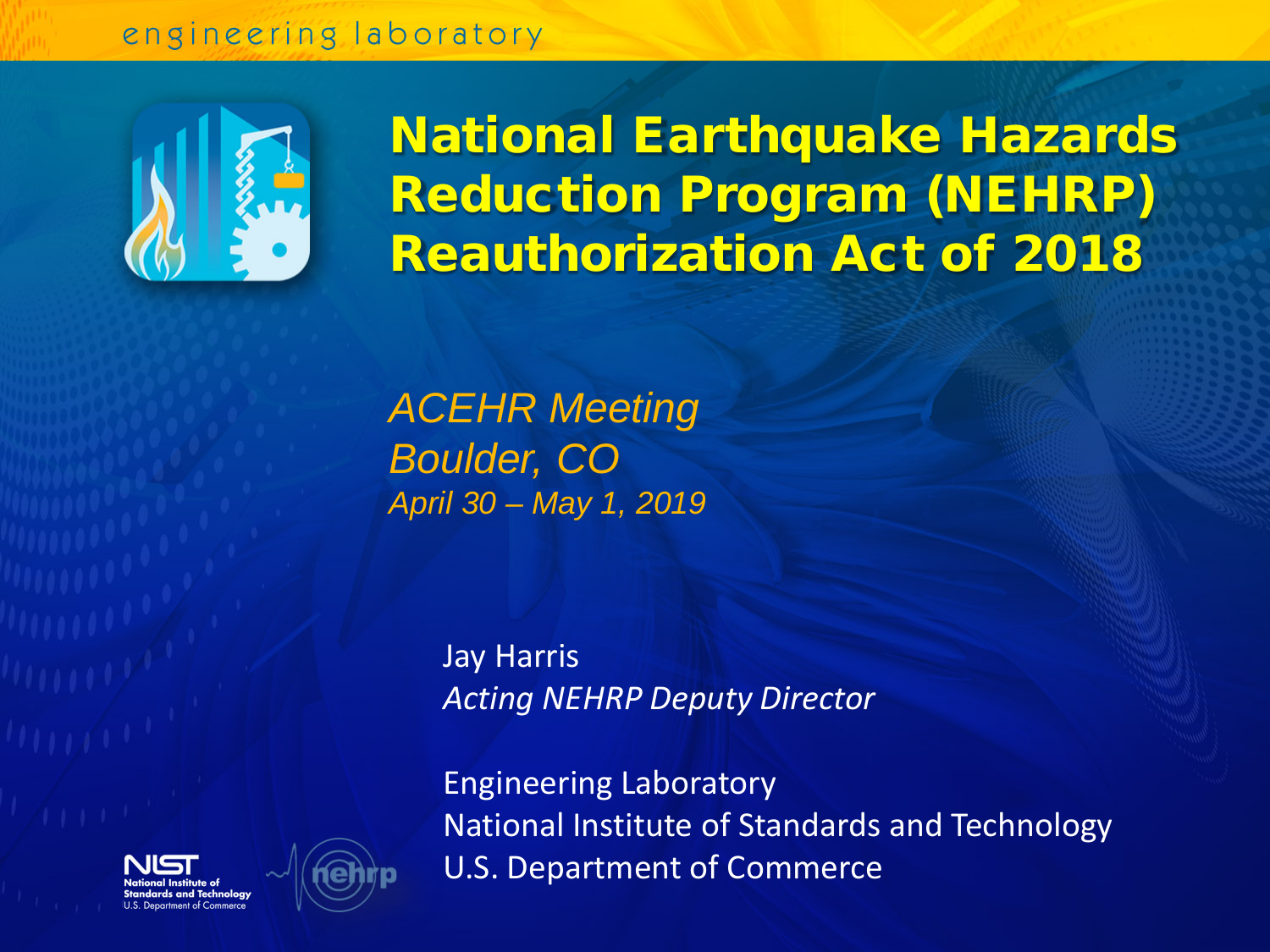# **Presentation Outline**

- NEHRP Introduction / history
- Changes to Earthquake Hazards Reduction Act of 1977\* from the NEHRP Reauthorization Act of 2018
- Discussions / Questions

\* as amended through P.L. 108-360 (2004)<br>engineering laboratory engineering laboratory

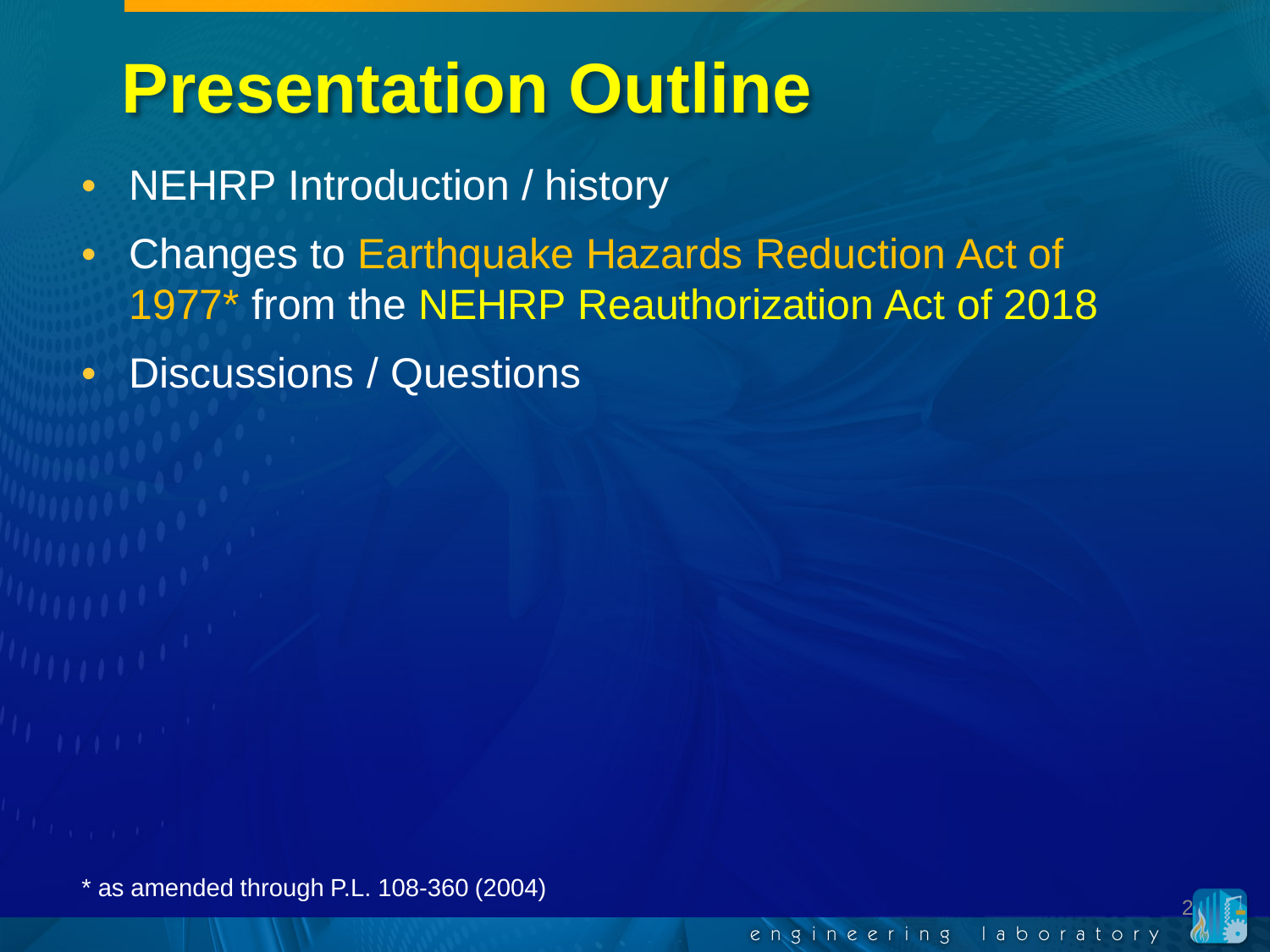#### **National Earthquake Hazards Reduction Program**

A Statutory Multi-Agency Partnership

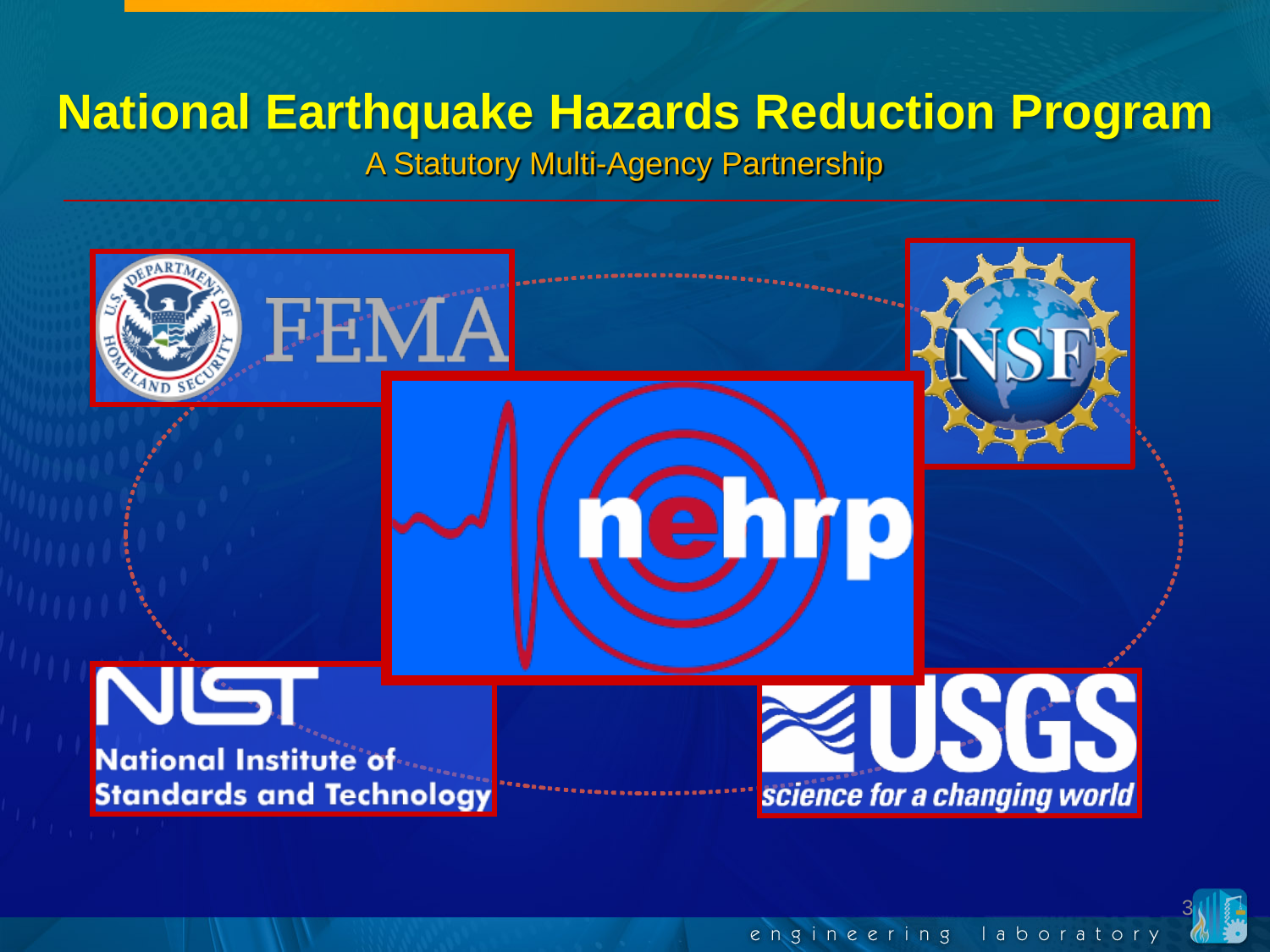#### **NEHRP Overview**

• National program first authorized by Congress in 1977 (P.L. 95-124)

• Overall purpose: "…to reduce the risks of life and property from future earthquakes in the United States…"

• NEHRP was last reauthorized on Dec. 11, 2018 (P.L. 115-307)

| Public Law 95-124<br>95th Congress<br>An Act<br>Oct. 7, 1977<br>To reduce the hazards of carthquakes, and for other purposes.<br>[S. 126]<br>Earthquake<br>United States of America in Congress assembled.<br>Hazards<br><b>SECTION 1, SHORT TITLE,</b><br>Reduction Act of<br>1977.<br>Act of 1977".<br>42 USC 7701<br>note.<br>SEC. 2. FINDINGS.<br>42 USC 7701.<br>The Congress finds and declares the following:<br>は 生きる<br>hazards.<br>(E) public education and involvement programs.<br>program.<br>the United States.<br>significant social, economic, legal, and political consequences.<br>research.<br>sions, landslides, building and structural cave-ins, and fires. | 91 STAT, 1098 | PUBLIC LAW 95-124-OCT. 7, 1977                                                                                                                                                                                                                                                                                                                                                                                                                                                                                                                                                                                                                                                                                                                                                                                                                                                                                                                                                                                                                                                                                                                                                                                                                                                                                                                                                                                                                                                                                                                                                                                                                                                                                                                                                                                                                                                                                                                                                                                                                                                                                                                                                                                                                                                                                                      |
|-----------------------------------------------------------------------------------------------------------------------------------------------------------------------------------------------------------------------------------------------------------------------------------------------------------------------------------------------------------------------------------------------------------------------------------------------------------------------------------------------------------------------------------------------------------------------------------------------------------------------------------------------------------------------------------|---------------|-------------------------------------------------------------------------------------------------------------------------------------------------------------------------------------------------------------------------------------------------------------------------------------------------------------------------------------------------------------------------------------------------------------------------------------------------------------------------------------------------------------------------------------------------------------------------------------------------------------------------------------------------------------------------------------------------------------------------------------------------------------------------------------------------------------------------------------------------------------------------------------------------------------------------------------------------------------------------------------------------------------------------------------------------------------------------------------------------------------------------------------------------------------------------------------------------------------------------------------------------------------------------------------------------------------------------------------------------------------------------------------------------------------------------------------------------------------------------------------------------------------------------------------------------------------------------------------------------------------------------------------------------------------------------------------------------------------------------------------------------------------------------------------------------------------------------------------------------------------------------------------------------------------------------------------------------------------------------------------------------------------------------------------------------------------------------------------------------------------------------------------------------------------------------------------------------------------------------------------------------------------------------------------------------------------------------------------|
|                                                                                                                                                                                                                                                                                                                                                                                                                                                                                                                                                                                                                                                                                   |               |                                                                                                                                                                                                                                                                                                                                                                                                                                                                                                                                                                                                                                                                                                                                                                                                                                                                                                                                                                                                                                                                                                                                                                                                                                                                                                                                                                                                                                                                                                                                                                                                                                                                                                                                                                                                                                                                                                                                                                                                                                                                                                                                                                                                                                                                                                                                     |
|                                                                                                                                                                                                                                                                                                                                                                                                                                                                                                                                                                                                                                                                                   |               |                                                                                                                                                                                                                                                                                                                                                                                                                                                                                                                                                                                                                                                                                                                                                                                                                                                                                                                                                                                                                                                                                                                                                                                                                                                                                                                                                                                                                                                                                                                                                                                                                                                                                                                                                                                                                                                                                                                                                                                                                                                                                                                                                                                                                                                                                                                                     |
|                                                                                                                                                                                                                                                                                                                                                                                                                                                                                                                                                                                                                                                                                   |               |                                                                                                                                                                                                                                                                                                                                                                                                                                                                                                                                                                                                                                                                                                                                                                                                                                                                                                                                                                                                                                                                                                                                                                                                                                                                                                                                                                                                                                                                                                                                                                                                                                                                                                                                                                                                                                                                                                                                                                                                                                                                                                                                                                                                                                                                                                                                     |
|                                                                                                                                                                                                                                                                                                                                                                                                                                                                                                                                                                                                                                                                                   |               | Be it enacted by the Senate and House of Representatives of the<br>That this Act may be cited as the "Earthquake Hazards Reduction                                                                                                                                                                                                                                                                                                                                                                                                                                                                                                                                                                                                                                                                                                                                                                                                                                                                                                                                                                                                                                                                                                                                                                                                                                                                                                                                                                                                                                                                                                                                                                                                                                                                                                                                                                                                                                                                                                                                                                                                                                                                                                                                                                                                  |
|                                                                                                                                                                                                                                                                                                                                                                                                                                                                                                                                                                                                                                                                                   |               | (1) All 50 States are vulnerable to the hazards of earthquakes,<br>and at least 39 of them are subject to major or moderate seasmic<br>risk, including Alaska, California, Hawaii, Illinois, Massachu-<br>setts, Missouri, Montana, Nevada, New Jersey, New York, South<br>Carolina, Utah, and Washington. A large portion of the popu-<br>lation of the United States lives in areas vulnerable to earthquake<br>(2) Earthquakes have caused, and can cause in the future.<br>enormous loss of life, injury, destruction of property, and eco-<br>nomic and social disruption. With respect to future earthquaker,<br>such loss, destruction, and disruption can be substantially reduced<br>through the development and implementation of earthquake<br>hazards reduction measures, including (A) improved design and<br>construction methods and practices, (B) land-use controls and<br>redevelopment, (C) prediction techniques and early-warning<br>systems. (D) coordinated emergency preparedness plans, and<br>(3) An expertly staffed and adequately financed earthquake<br>hazards reduction program, based on Federal, State, local, and<br>private research, planning, decisionmaking, and contributions<br>would reduce the risk of such loss, destruction, and disruption in<br>seismic areas by an amount far greater than the cost of such<br>(4) A well-funded seismological research program in earth-<br>quake prediction could provide data adequate for the design, of<br>an operational system that could predict accurately the time, place,<br>magnitude, and physical effects of carthquakes in selected areas of<br>(5) An operational earthquake prediction system can produce<br>(6) There is a scientific basis for hypothesizing that major<br>earthquakes may be moderated, in at least some seismic areas, by<br>application of the findings of earthquake control and seismological<br>(7) The implementation of earthquake hazards reduction meas-<br>ures would, as an added benefit, also reduce the risk of loss,<br>destruction, and disruption from other natural hazards and man-<br>made hazards, including hurricanes, tornadoes, accidents, explo-<br>(8) Reduction of loss, destruction, and disruption from earth-<br>quakes will depend on the actions of individuals, and organiza- |
|                                                                                                                                                                                                                                                                                                                                                                                                                                                                                                                                                                                                                                                                                   |               |                                                                                                                                                                                                                                                                                                                                                                                                                                                                                                                                                                                                                                                                                                                                                                                                                                                                                                                                                                                                                                                                                                                                                                                                                                                                                                                                                                                                                                                                                                                                                                                                                                                                                                                                                                                                                                                                                                                                                                                                                                                                                                                                                                                                                                                                                                                                     |
|                                                                                                                                                                                                                                                                                                                                                                                                                                                                                                                                                                                                                                                                                   |               |                                                                                                                                                                                                                                                                                                                                                                                                                                                                                                                                                                                                                                                                                                                                                                                                                                                                                                                                                                                                                                                                                                                                                                                                                                                                                                                                                                                                                                                                                                                                                                                                                                                                                                                                                                                                                                                                                                                                                                                                                                                                                                                                                                                                                                                                                                                                     |
|                                                                                                                                                                                                                                                                                                                                                                                                                                                                                                                                                                                                                                                                                   |               |                                                                                                                                                                                                                                                                                                                                                                                                                                                                                                                                                                                                                                                                                                                                                                                                                                                                                                                                                                                                                                                                                                                                                                                                                                                                                                                                                                                                                                                                                                                                                                                                                                                                                                                                                                                                                                                                                                                                                                                                                                                                                                                                                                                                                                                                                                                                     |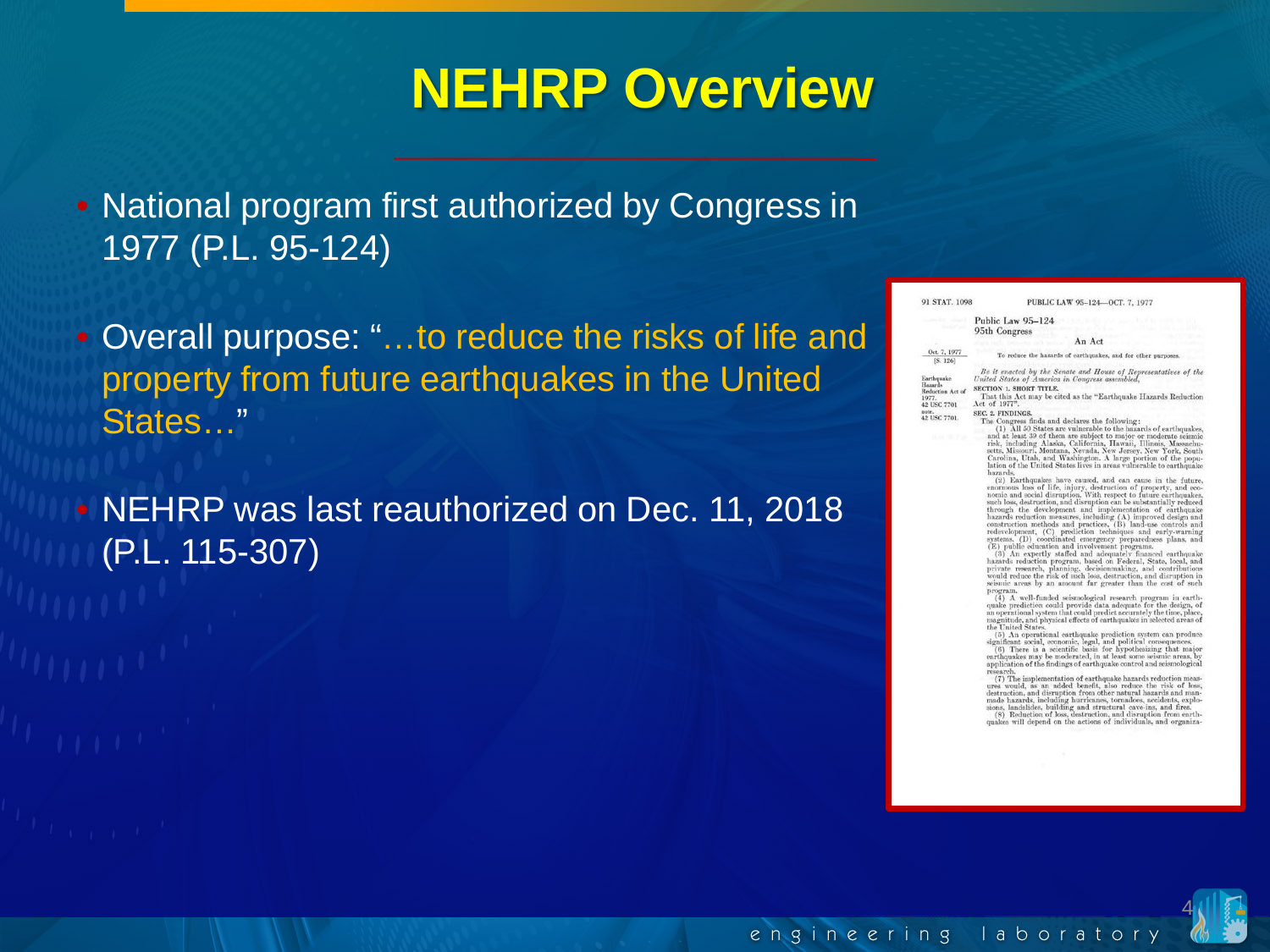#### **NEHRP Overview**

#### Timeline of the Earthquake Reduction Act of 1977 and Amendments



5 engineering laboratory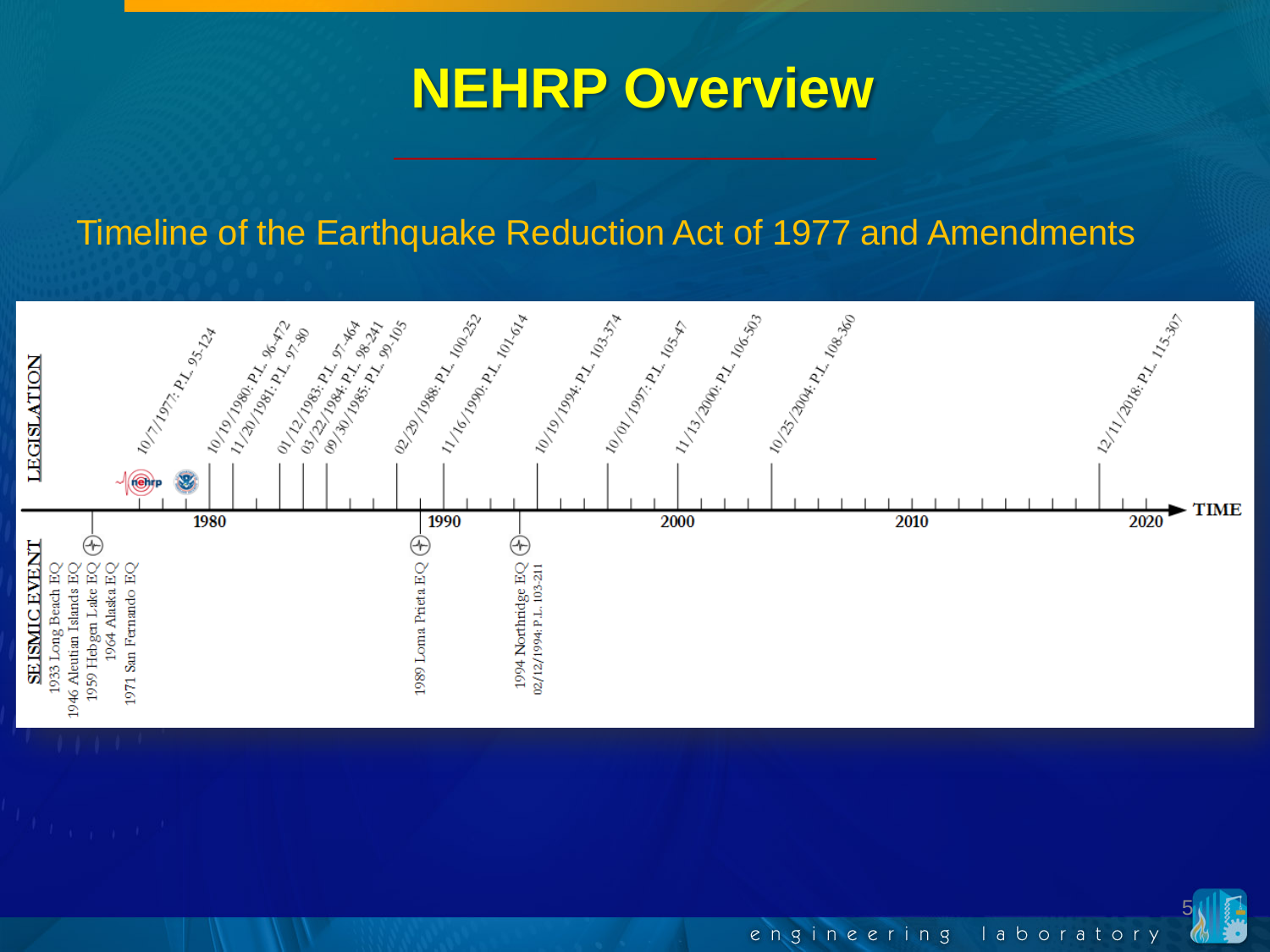#### **Major Statutory NEHRP Activities**

• Conduct interdisciplinary research on earthquakes and earthquake effects on communities, structures, buildings, homes, and lifeline infrastructure (NSF, USGS, NIST)

• Monitor earthquake activity and characterize hazard, and lead post-earthquake investigations (USGS)

• Develop earthquake-resistant design and construction practices (NIST, FEMA)

• Develop and promote adoption of effective model building codes and practices for earthquake resilience (FEMA, NIST)

• Public education on earthquake risks and mitigation (All)

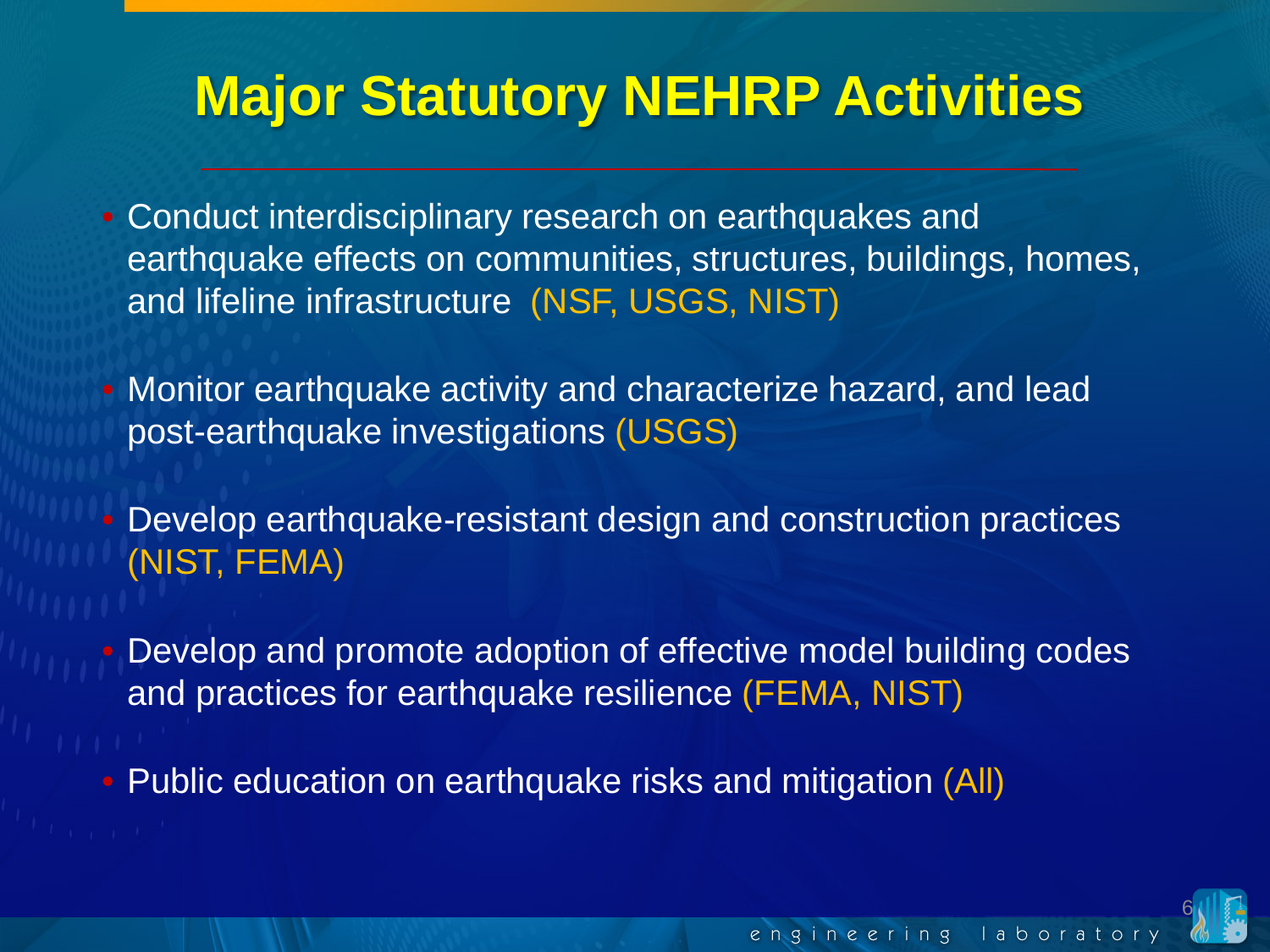#### **NEHRP Management – Principal Elements**

Oversight and direction by NEHRP agency principals (+ OMB, OSTP). Responsible to Congress for program management and implementation



Provides advice to NIST Director on relevant developments in sciences and engineering, program effectiveness, needed program revisions, management, and implementation

Working level coordination and program implementation, ICC and ACEHR support, preparation of required reports and plans

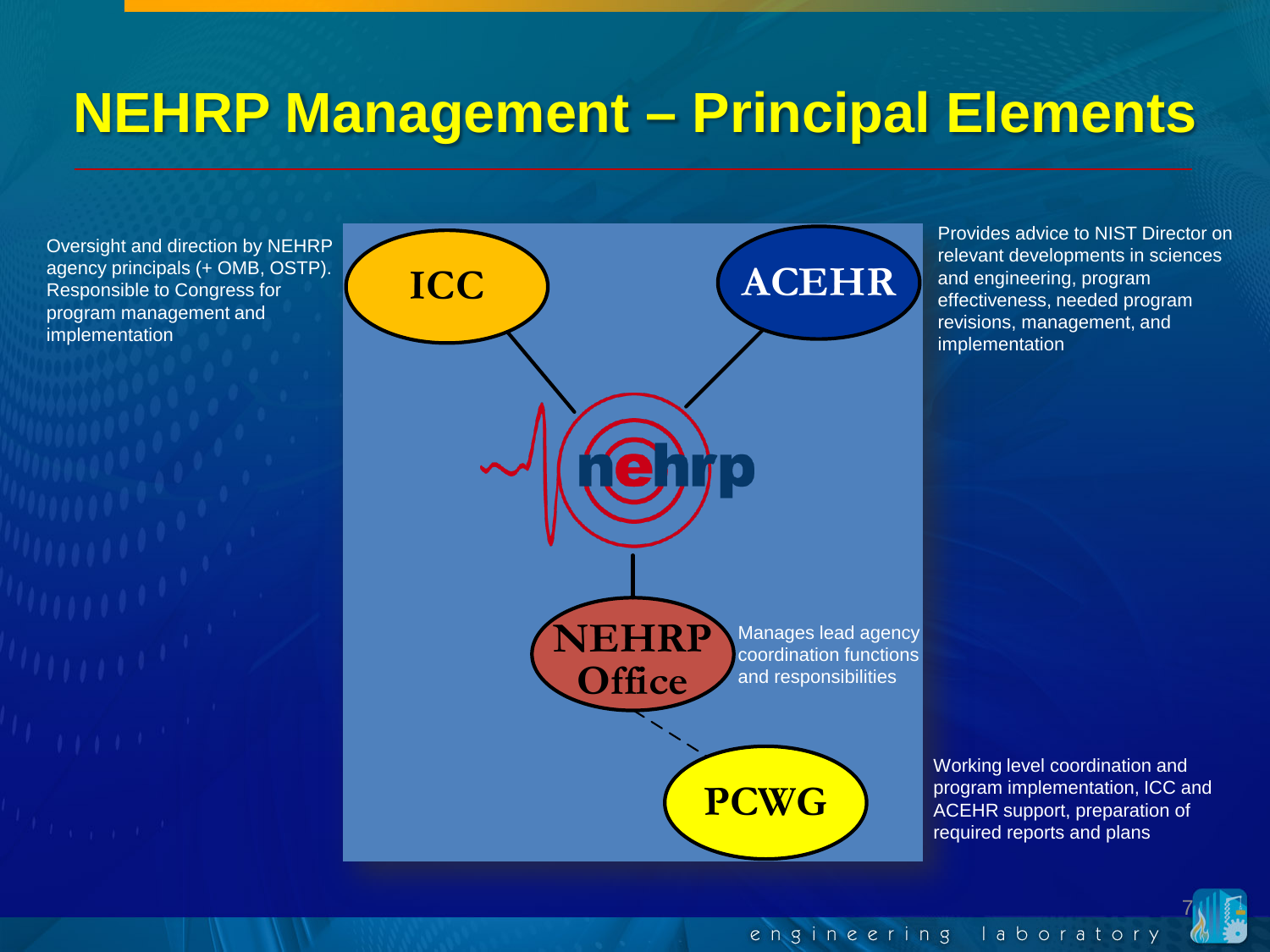#### • Public Law 115-307

- Removes language regarding earthquake prediction, placing emphasis on earthquake early warning
- Added language begins the development process of alternative performance objectives beyond life safety
	- functional recovery time
	- remain operational
	- community considerations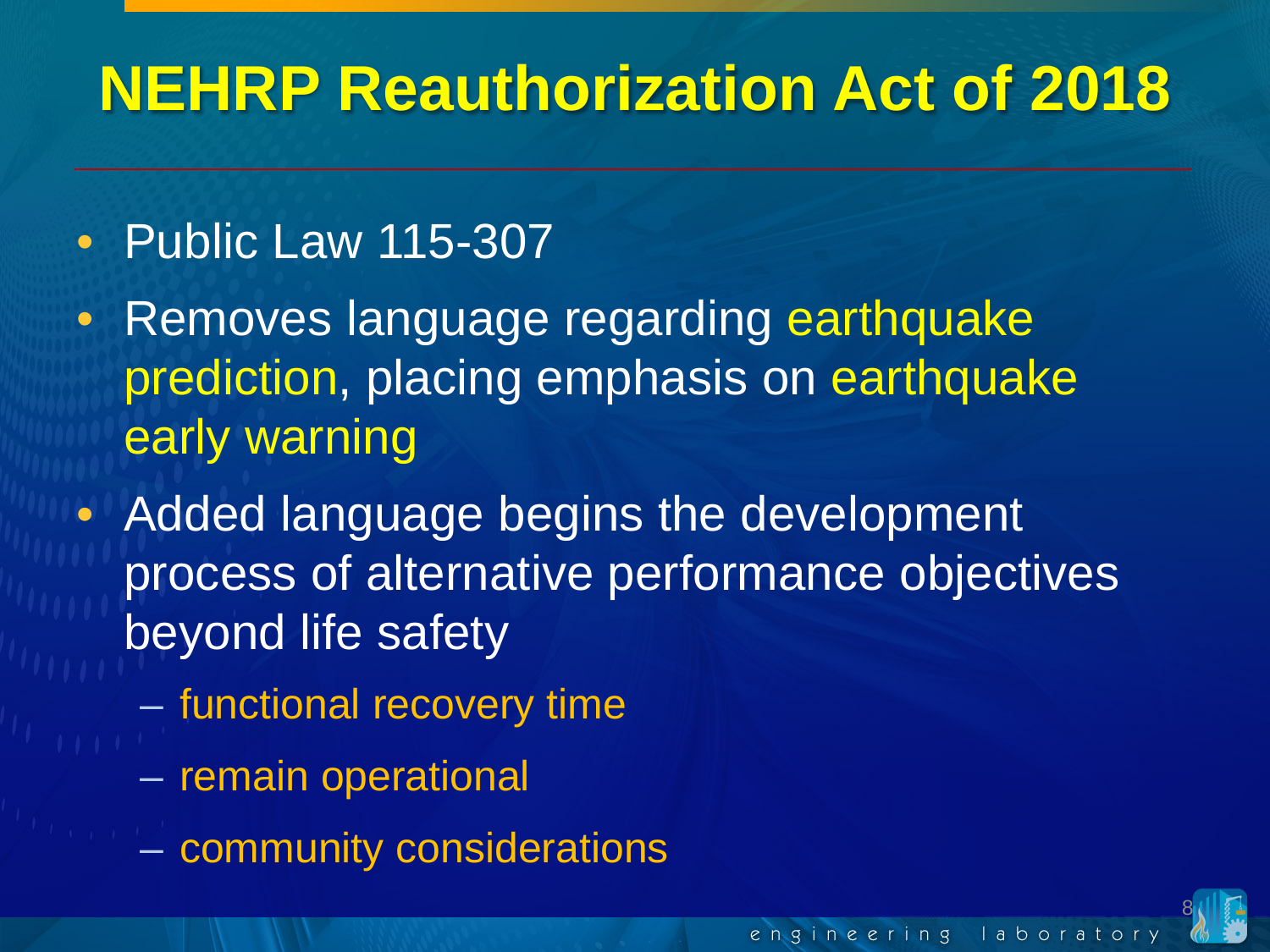- Key New or Amended Program Activities  $\S(5)(a)(2)$ 
	- Publish a systematic set of maps of active faults and folds, susceptibly to liquefaction or earthquakeinduced land slides (and *other* seismically–induced hazards)
		- Continued support to develop, operate, and maintain the Advanced National Seismic System (ANSS)
	- Language for the George E. Brown Network for Earthquake Engineering Simulation has been stricken (except §14)

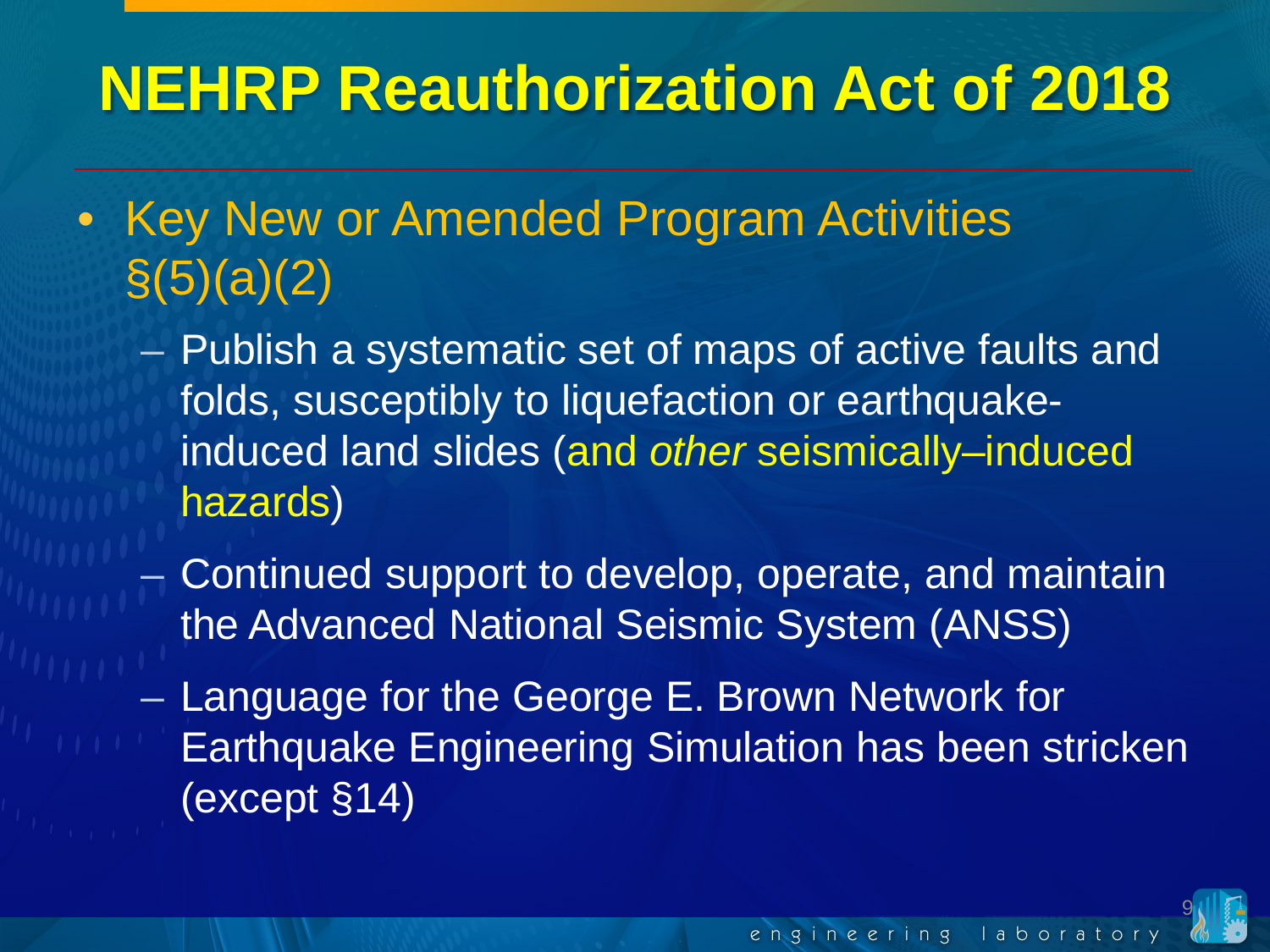- Interagency Coordinating Committee  $\S(5)(a)(3)$ 
	- Changes the requirements to meet once a year from not less than three
	- Update the NEHRP Strategic Plan
	- Develop interagency MOUs with relevant Federal agencies to support (e.g., NOAA, NASA, etc.):
		- data sharing
		- resource commitment in the event of an earthquake disaster
		- free-flowing exchange of information related to earthquakes

10

engineering laborator

- §(5)(a)(4) Changes the *annual* report to *biennial*
- No changes to Advisory Committee  $\S(5)(a)(5)$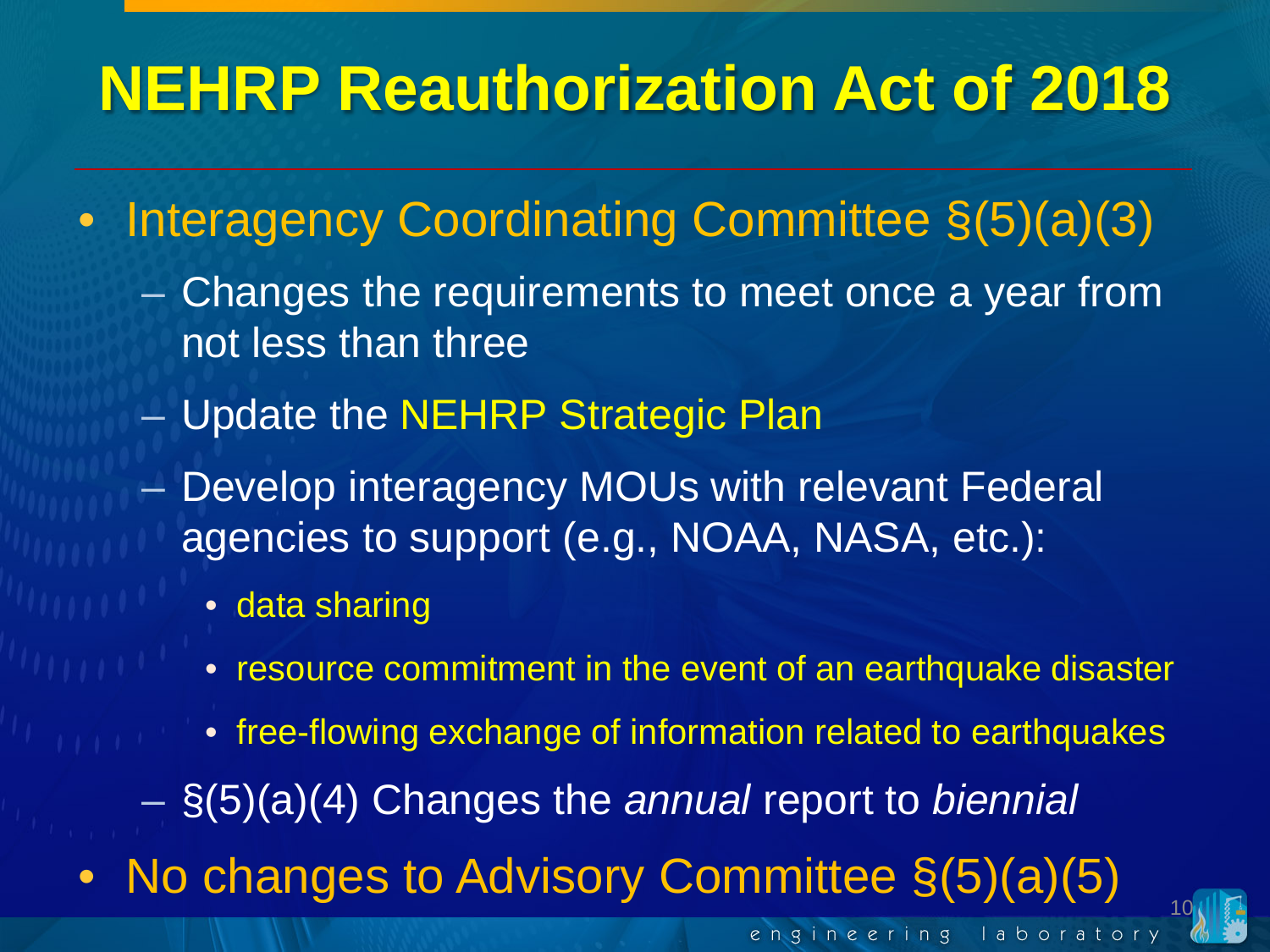- Agency Responsibilities §(5)(b)(2) – FEMA
	- Primary duties essentially remain the same
		- Charged with support grants and assistance to enable States to develop mitigation, preparedness and response plans to enhance seismic safety
		- Prepare educational materials for national distribution to support earthquake awareness
	- Update and clarifications to state assistance program

Note: charging language for pre-disaster mitigation assistance and design standards provided in Disaster Recovery Reform Act of 2018 (P.L. 115-254)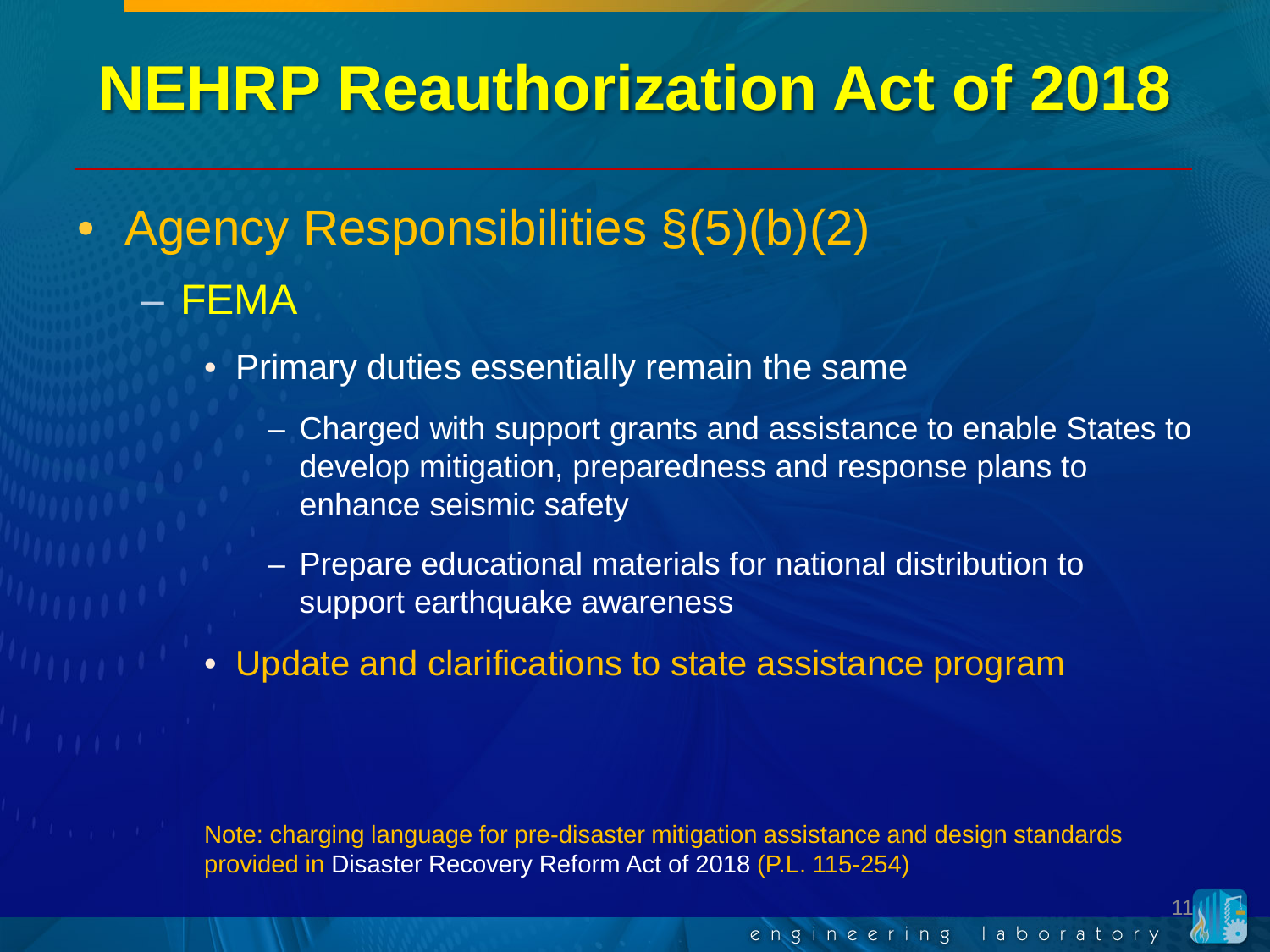- Agency Responsibilities  $\S(5)(b)(3)$ – USGS
	- Primary duties essentially remain the same
		- Charged with support of seismic hazards maps for the Nation
		- Operate a National Seismic System (NSS) and support regional networks that complement the NSS
	- Develop standard procedures for issuing earthquake early warning alerts

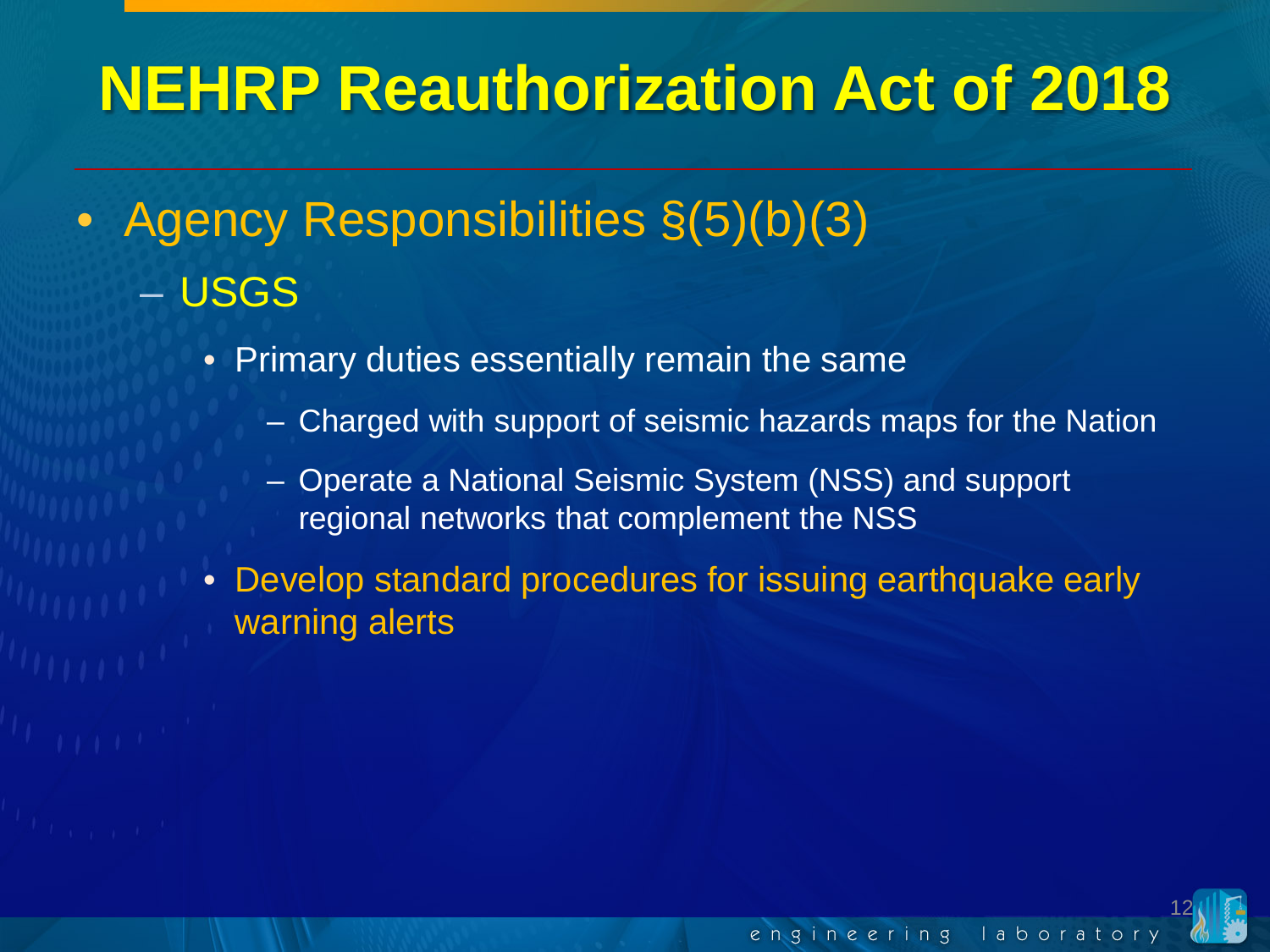- Agency Responsibilities  $\S(5)(b)(4)$ – NSF
	- Primary duties essentially remain the same
		- Charged with supporting research on earth science to improve the understanding of earthquakes and the performance of the built environment and human response to earthquakes
	- Track and report not less frequently than once every 2 years, the amount of Federal funds awarded to conduct earthquakerelated scientific research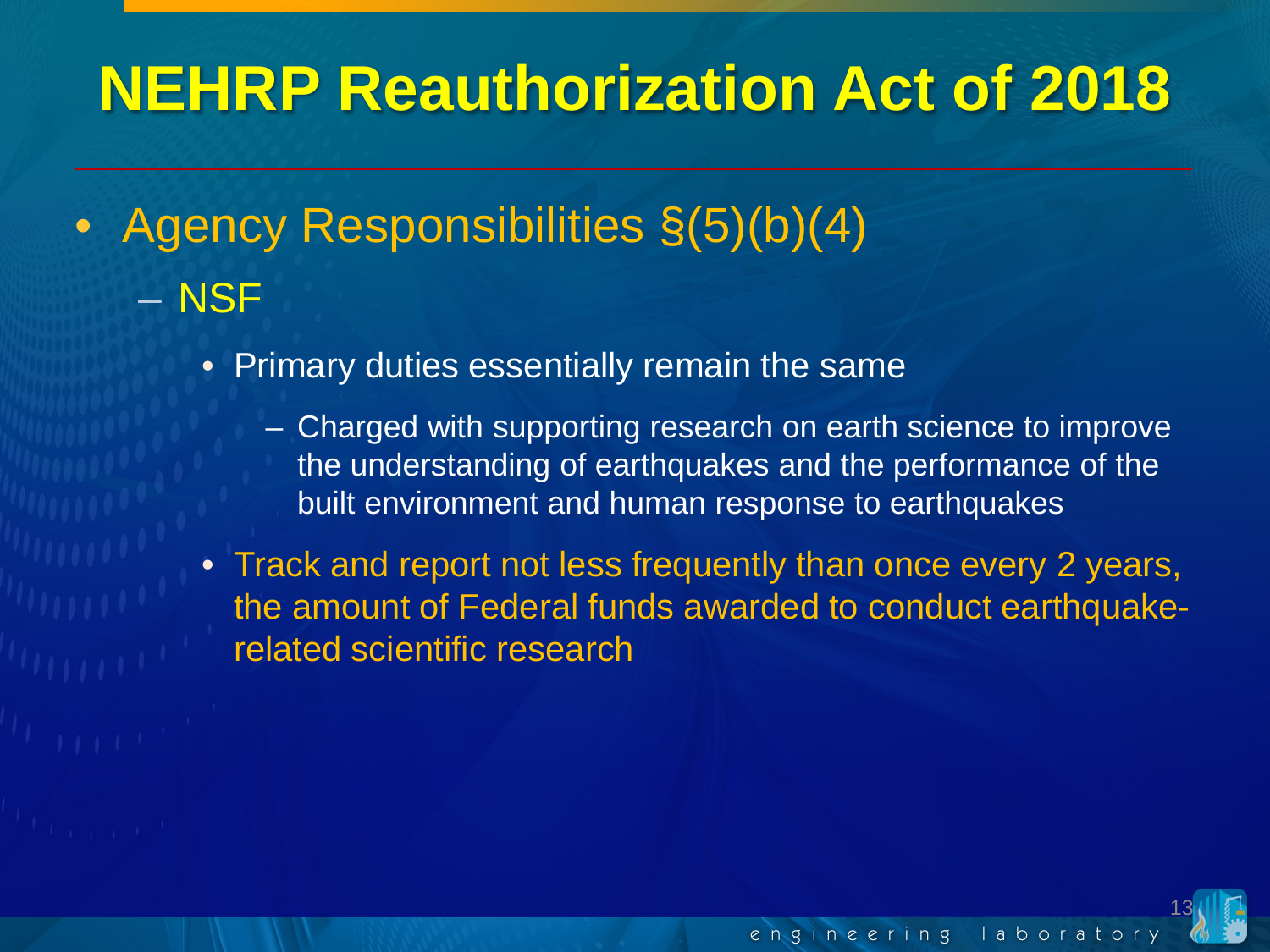- Agency Responsibilities §(5)(b)(5) – NIST
	- Primary duties essentially remain the same
		- No changes to Lead Agency responsibilities §(5)(b)(1)
		- Charged with carrying out research and development to improve community resilience to mitigate risks posed by earthquakes through advances in building codes and standards and construction practices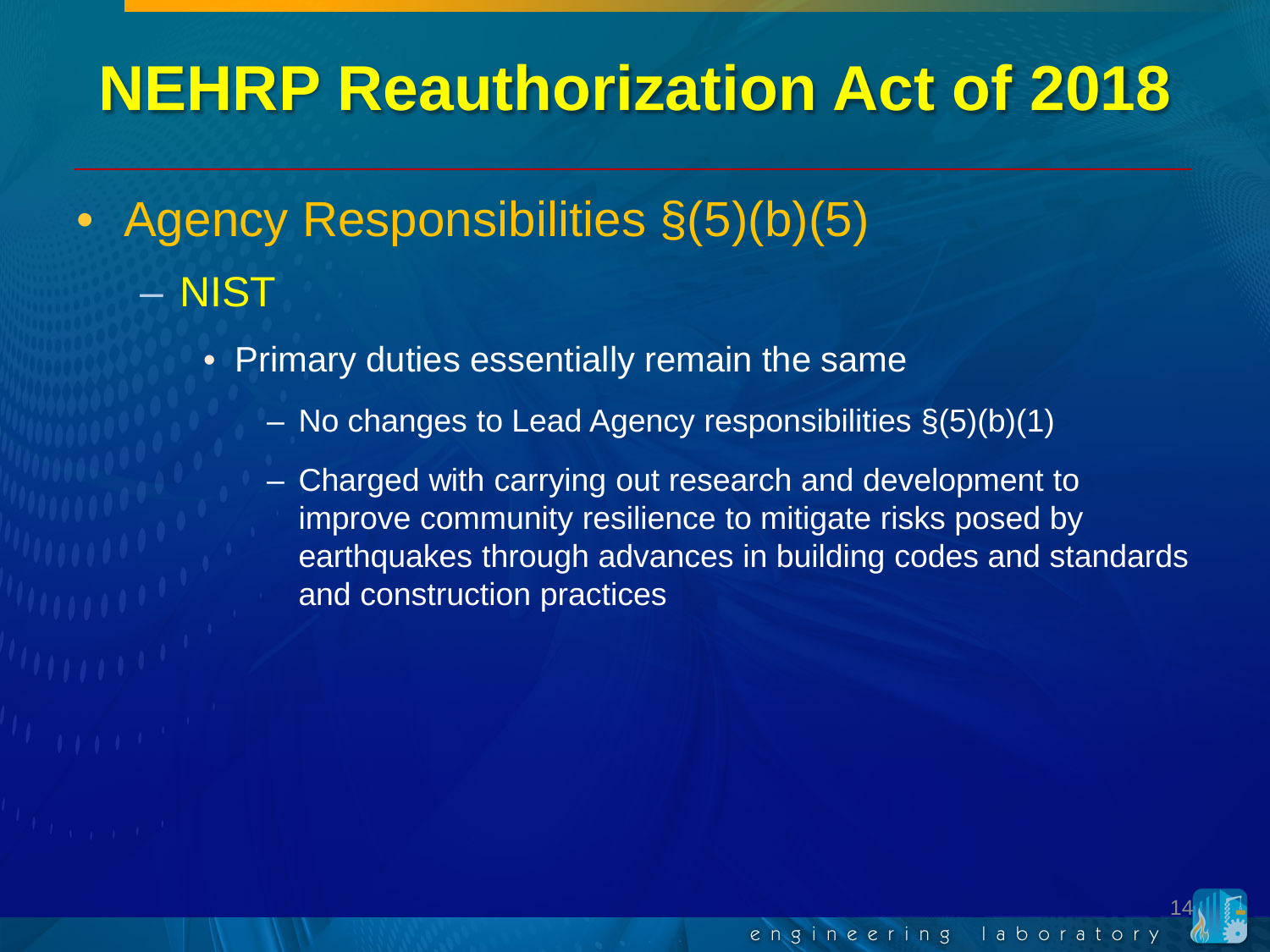- Update to  $\S(8)$  Seismic Standards – NIST and FEMA
	- Charged with convening a Committee of Experts (CoE) to assess and recommend options for improving the built environment and critical infrastructure to reflect performance goals stated in terms of post-earthquake reoccupancy and functional recovery time (NTL 12/1/2019)
	- CoE shall submit report to the Congress by 06/30/20
- No changes to  $\S(9)$  Acceptance of Gifts • No changes to  $\S(11)$  – Post-Earthquake **Investigations**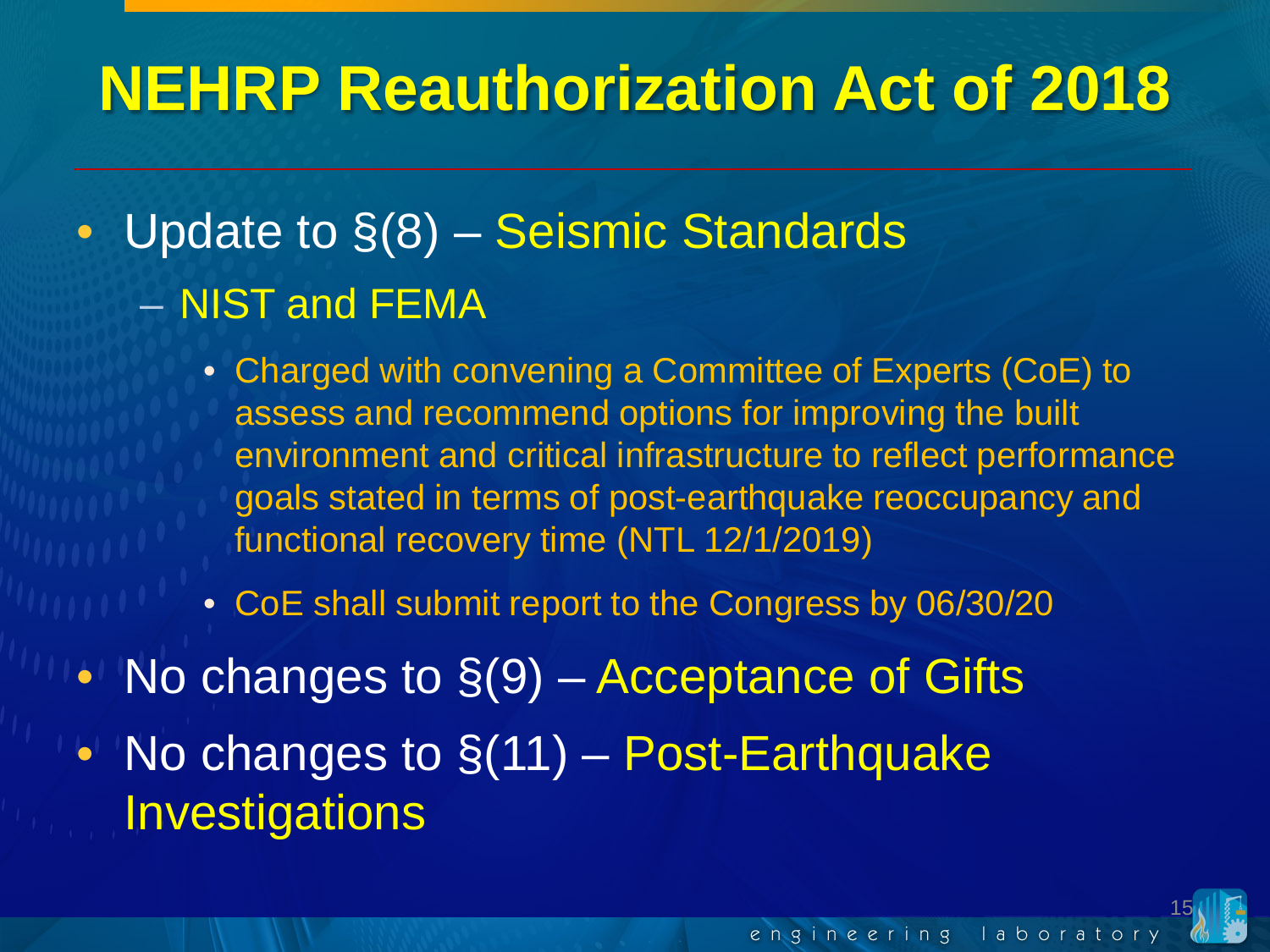- Update to Authorization Levels of Appropriations §(12)
	- 2019-2023
		- FEMA \$8,758,000
		- USGS \$83,403,000 \$30M for ANSS
		- NSF \$54,000,00
		- NIST \$5,900,000

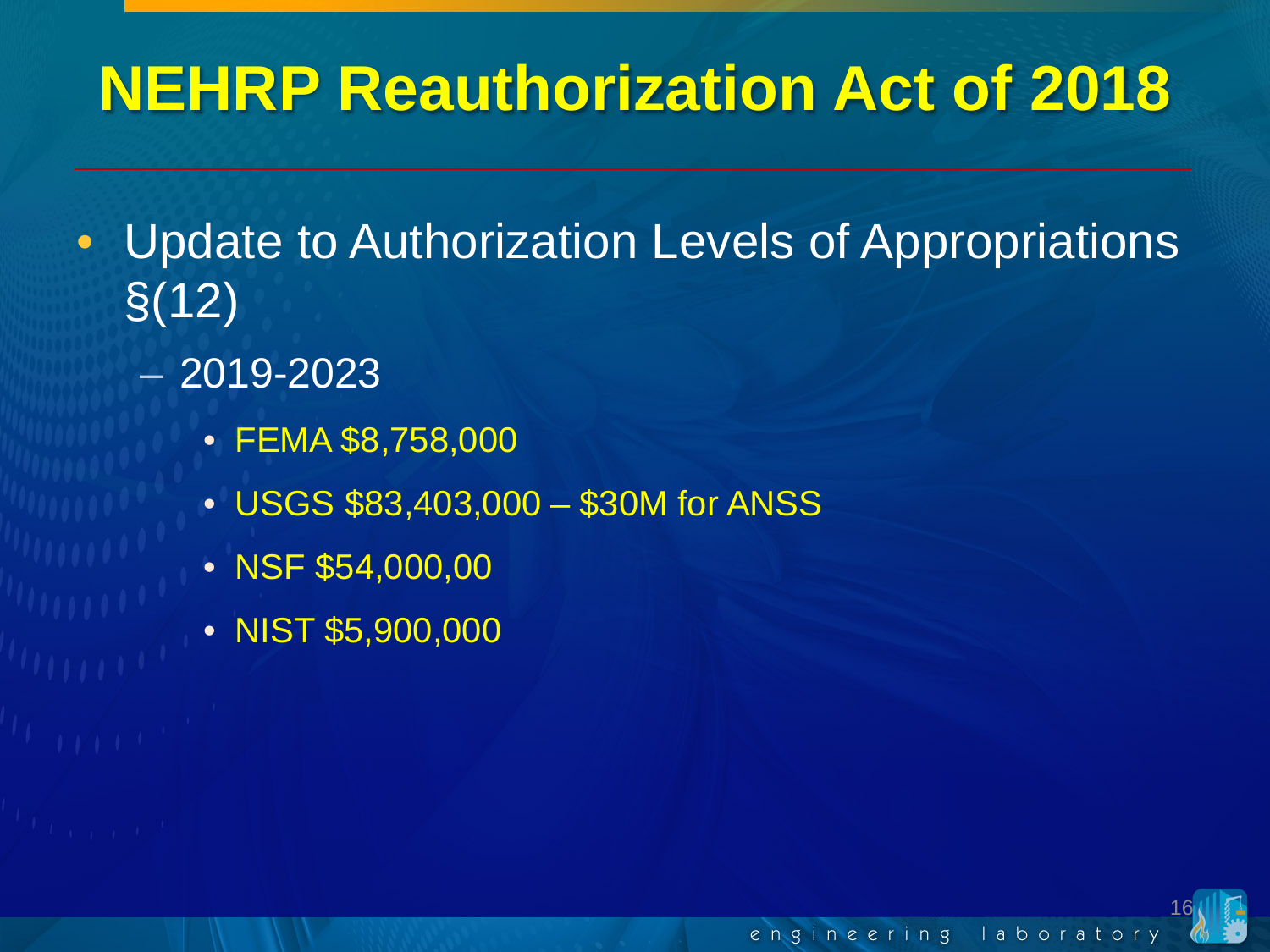#### • Update to ANSS §(13) – USGS

- Primary duties essentially remain the same
- \*\*\*Submit a 5-year ANSS management plan to Congress (12/11/2019)
	- Strategies for an earthquake early warning system
	- Management and Advisory structure for ANSS
	- Collaboration with State and regional monitoring networks
- No Changes to  $\S(14)$  NEES
	- NSF
		- Not repealed (language is obsolete)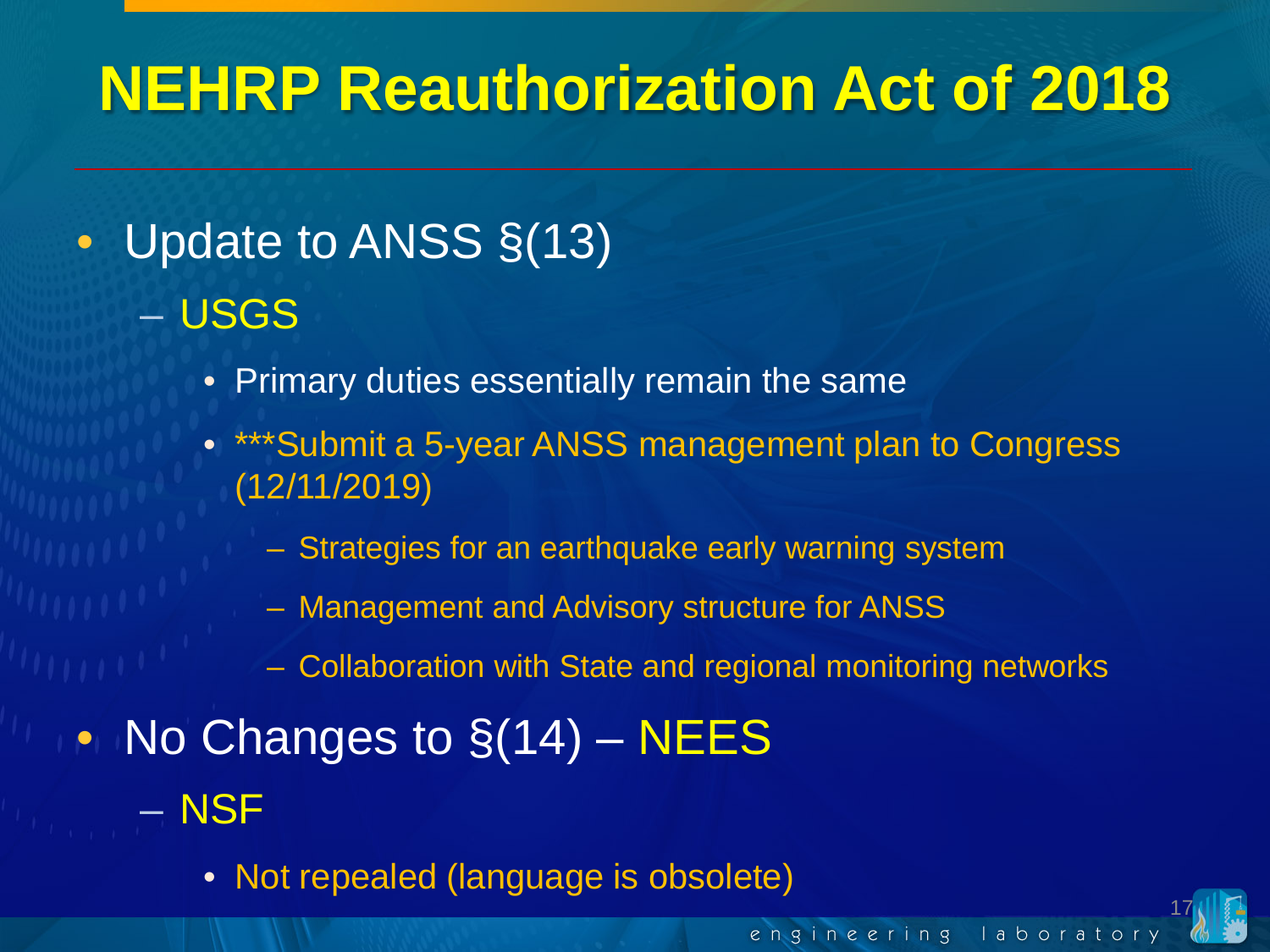• As soon as practicable, but not later than 3 years after the date of enactment (12/11/2021), the Comptroller General of the U.S. (i.e., GAO) shall submit to the Congress a report on the findings of a review of Federal earthquake hazard risk reduction efforts